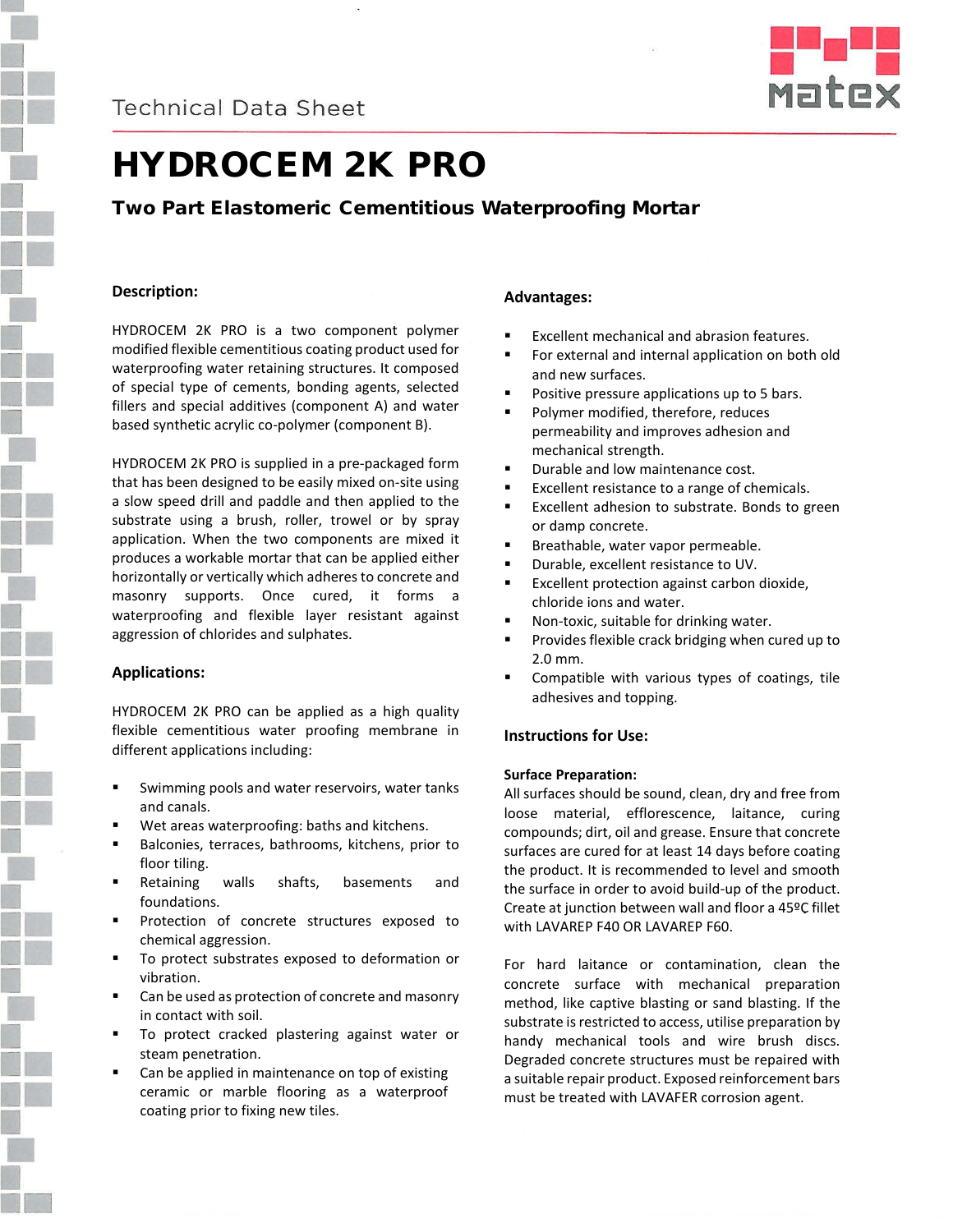## **HYDROGEM 2K PRO**

If any cracks reveals at concrete surface after blasting, check if cracks are superficial or penetrating the concrete body, then check if the crack is static or dynamic. For superficial cracks, apply a cementitious repair mortar. For dynamic superficial crack, apply a paste mixed from the same product HYDROCEM 2K PRO as filler to the crack. Whereas if the crack is dynamic and penetrating the concrete, use flexible injection resins to fill the cracks prior to application of HYDROCEM 2K PRO. For concentrated water seepage apply HYDROPLUG mortar to plug and prevent seepage of water. Before application starts, Saturate the substrate with water to eliminate possible water absorption at the moment of application.

#### **Mixing:**

HYDROCEM 2K PRO is supplied in pre-measured two component kit, a powder part A and liquid part B. pour the liquid (part B) into the container and then add slowly the contents of the powder bag (part A), use a low speed mixer (300-400 rpm) fitted with a suitable paddle to mix the product for an interval of 3-5 minutes till a homogenous lump free consistent mix is reached. Leave the mix for 4 minutes to release extra air entrapped within.

#### **Application**:

HYDROCEM 2K PRO can be applied with a roller, brush or a spraying machine. Wet the surface of application thoroughly with clean water till a saturated surface dry 'SSD' condition is reached, this allows best adhesion and proper curing of the slurry.

Apply the mixture with a spatula, in at least two coats in opposite direction to each other, with a thickness not more than 1 mm per coat. Before the second coat is applied, Make sure that the first one has hardened sufficiently. A buildup of 3.2 kg /  $m<sup>2</sup>$  will result in a final membrane film thickness of 2.00 mm. The finishing can be done with a smooth spatula, few minutes after the application.

If the substrates is exposed to movements deformation, or to increase the mechanical strength characteristics of the waterproofing membrane, or

where cracks are expected it is recommended to fix ARMOGLASS, reinforcing glass fiber mesh into the first coat of HYDROCEM 2K PRO, while still wet and fully covered with the second coat to ensure monolithic integrated membrane layer formed without defected spots.

For internal waterproofing of water tanks, wet areas and swimming pools, it is recommended to treat the joints and through penetrations with HYDROJOINT TAPE rubber band. After fixing the tape, use a brush to apply a strip of HYDROCEM 2K PRO 75 mm wider than the width of HYDROJOINT TAPE from both sides and embed the tape into the wet slurry with a steel spatula. Once the applied strip is dry, proceed with applying the subsequent coats of HYDROCEM 2K PRO for the entire work area.

As HYDROCEM 2K PRO is a flexible water proofing system, it is recommended to fix tile with a compatible tile adhesive with the same degree of flexibility. For general situation use elastic adhesives like TILEGRIP WP. If high flexibility is needed, mixed TILEGRIP WP with ELASTOGRIP LATEX. Joints must be filled using COLORTEC mixed with the same latex.

#### **Standards:**

HYDROCEM 2K PRO conforms to:

- ASTM D4541-02, ASTM D412, ASTM D4060, ASTM E96
- DIN 1048
- EN 12390/8

#### **Packaging:**

HYDROCEM 2K PRO is available in set of 30 Kg. kit (Powder Bag + Liquid Jerkin).

#### **Storage:**

Store in original packing in dry conditions away from direct sunlight and high humidity levels.